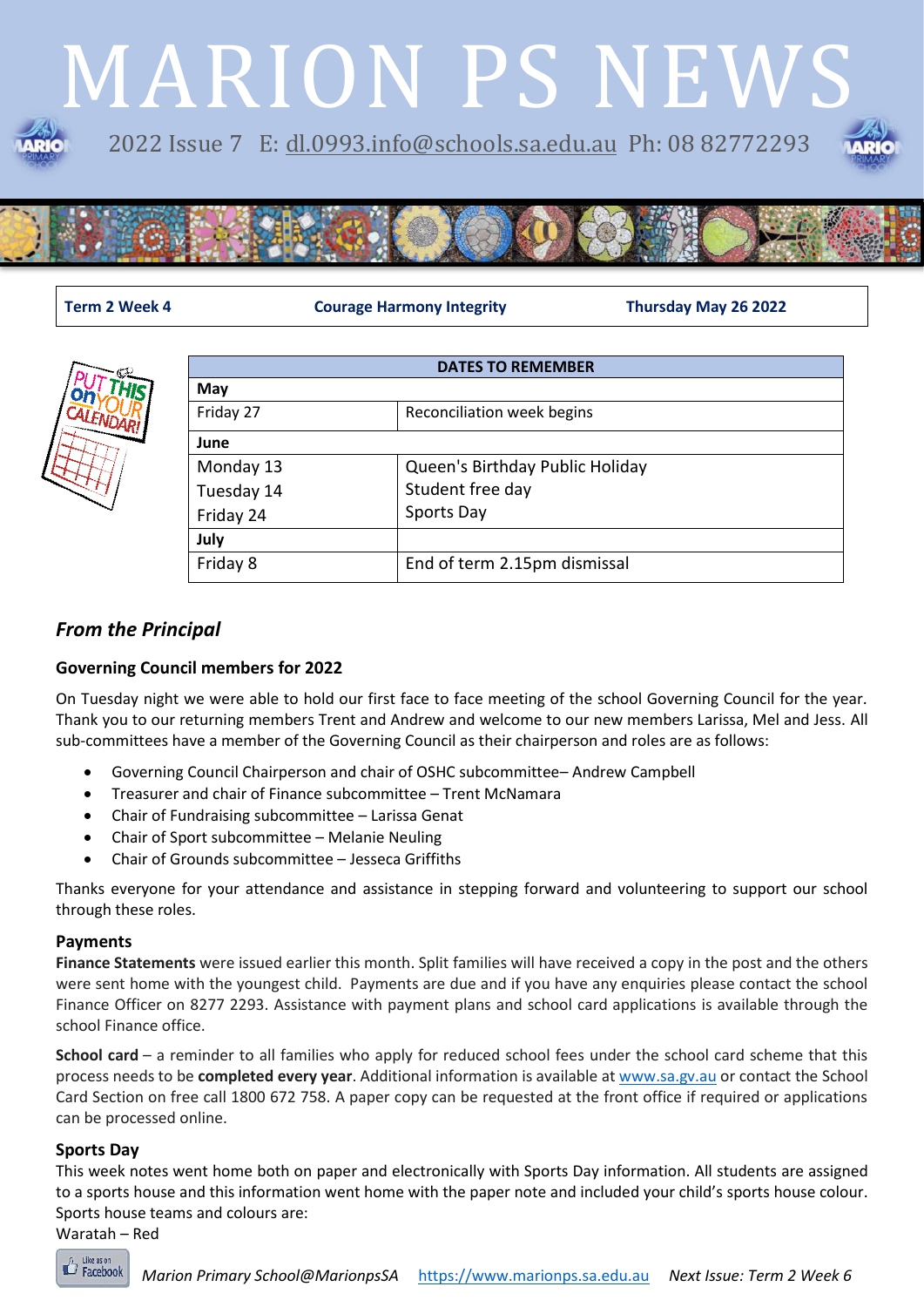Wattle – Yellow Banksia – Green

Sports day will look a little different this year as we trial completing events for students in years 3-6 in age based groups rather than class groups. There will be a fun sense of competition along with determining the students eligible to move on to represent the school and compete in their age division at the SAPSASA District Athletics day to be held early in term 3 on Thursday August 18.

Our fundraising committee will be holding a BBQ on sports day and more information will be distributed shortly. A reminder that events conclude at 2:00 and children can depart school at this time if they are accompanied by a parent/carer. Students not leaving school at this time will return to class and be supervised by staff. Students may not leave on their own (eg walking or riding their bike) until the end of the regular school day at 3.15pm.

#### **Reconciliation Week**

Reconciliation week commences tomorrow and continues through next week. Our Aboriginal Community Engagement Officer (ACEO) Michael Laing will be speaking with all classes on the meaning and importance of Reconciliation week next week and will be completing a range of cultural activities with students.

#### **Primary Schools Music Festival Choir**

Our school choir have been working hard since term 1 and are developing their repertoire in readiness for the music festival next term. Recently we were visited by the lead conductor of the combined choir for a masterclass session and when I stepped in at the end I was very proud to hear how well our students had listened and performed. Great work choir students, Mrs Stone and Ms Alla our choir conductor. We are currently awaiting advice on the dates of our allocated rehearsals and performance night so stay tuned.

#### **Fundraising Committee – update and call for volunteers**

Our fundraising committee has been working hard already this year with the Mothers' Day stall and the Easter Raffle. We are planning a winter movie "night-in" to be held in the library later this term. A flyer will come home with more details prior to the event. We are also holding a BBQ on sports day, and we are looking for volunteer helpers for both of these events! Please contact the front office if you would like to help out. More information and flyers for both events will be out soon.

#### **City of Marion Neighbourhood Centres**

Please see the attachment included with this newsletter regarding activities run through the City of Marion Neighbourhood centres throughout term 2.

#### **Bullying factsheet series #6**

In our last newsletter I provided a factsheet on Types of Bullying.

This week's factsheet is titled 'Tips for Primary School Students who experience bullying' and provides advice on dealing with bullying behaviours.

For more information on how we can work together to educate our children on the anti-bullying message see: https://bullyingnoway.gov.au/

#### **School communication – platform changes occurring (repeat)**

As part of the Department for Education ICT statewide upgrade to new software platforms, we have a new communications platform called EdSmart. You will have started receiving messages through EdSmart, which sends communications via email. If you know that the email address that you have currently provided to the school is no longer valid, or if you know that you did not provide an email address at enrolment or at any other point in time then please provide a correct, current email address to the office now. As we transition over to EdSmart we will continue to send information, newsletters and other communications via School Star as well, but School Star will be gradually phased out. If you believe that you have not received any email communications from the school in the past weeks then please check your junk mail and email settings. Additionally, please contact the school to ensure the email address we have on file is correct.

#### **The Big Ideas in Number – Partitioning**

The Big Ideas in Number is a framework of 6 numeracy concepts which provide the foundation for developing number sense. Number sense is fundamental to mathematical learning. The Big Ideas in Number are:

- Trusting the count
- Place Value
- Multiplicative Thinking
- **Partitioning**

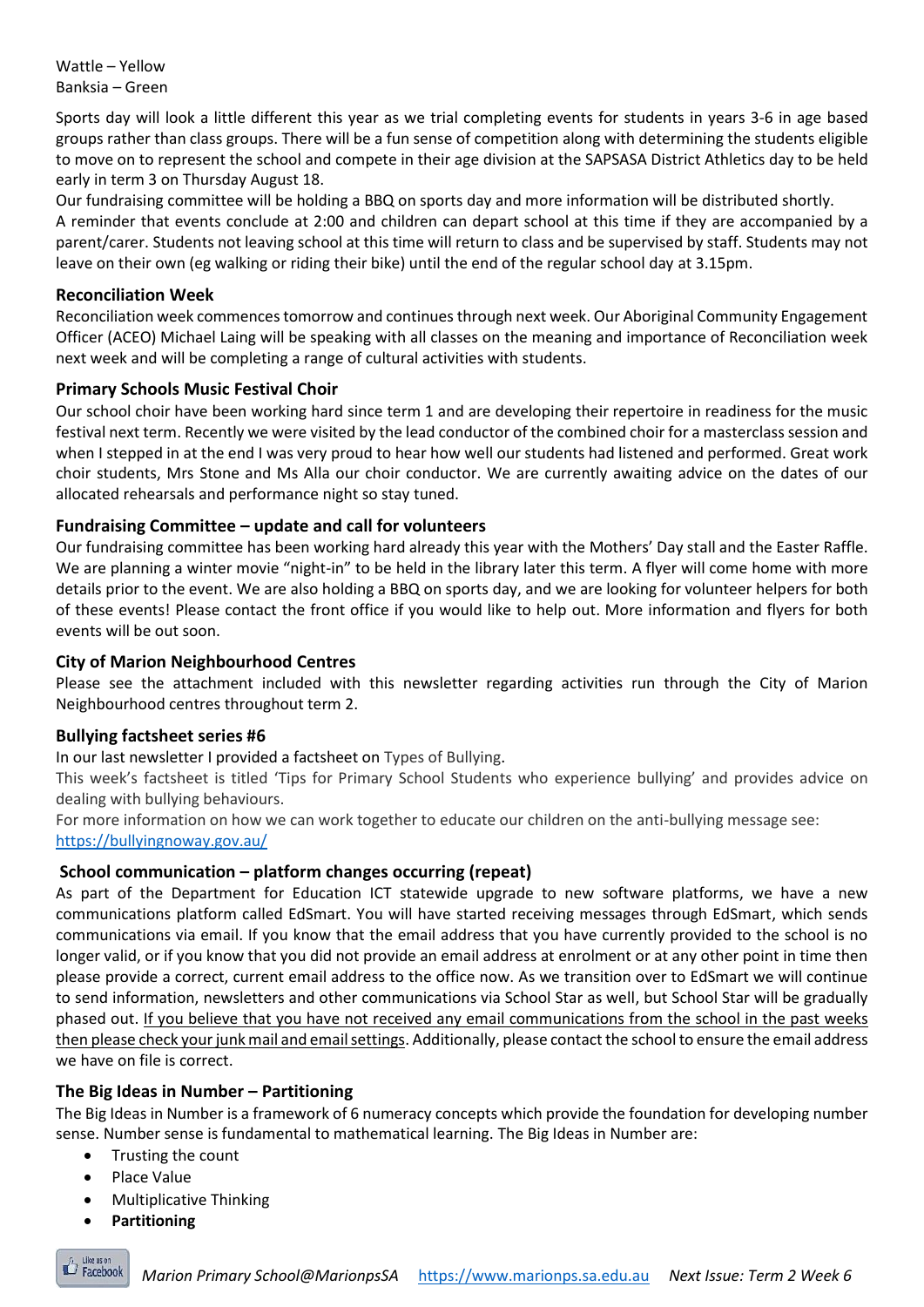- Proportional Reasoning
- **Generalising**

Throughout this series of articles so far we have looked at Subitising, Trusting the Count, Place Value and last newsletter our focus was on Multiplicative Thinking (and additive thinking).

#### This week we will take a look at **Partitioning.**

Partitioning is the process of dividing an object or objects into equal groups or parts. The whole should include all of these parts with no parts left over. The idea that a quantity or a collection can be expressed in terms of its parts is another fundamental aspect in developing a strong sense of number.

When working with fractions these parts must be equal. The teaching and learning of fractions, particularly in the middle years and beyond, is a key aspect of numeracy as it underpins the proportional reasoning used in much of our everyday lives. Research has indicated, for example, that 90% of the most commonly encountered texts in households require knowledge of fractions, decimals, percentages, ratio and proportion.

Initially with younger children we look at 'halving' and from here we move on to repeated halving to show quarters and eighths.

At home this can start with dividing collections of objects into smaller groups (halves) eg 10 objects divided in 2 groups shows 5 objects in each group. We can also experiment with folding paper in half, in half again (quarters) and in half again (eighths). Playing with objects and numbers is vital in developing a strong number sense.

Moving on from halves, quarters and eighths we then look at thirds, fifths and sixths which brings us to the concept of comparative and equivalent fractions and division.

Learners need to explore a broad range of contexts to consolidate their understanding. Part-whole models, region models, number lines and discrete fraction models (collections of things) can be used to present a wide range of contextual situations.

Building an understanding of equivalent fractions is also important developmentally in building a deep understanding of how fractions and partitioning works. Eg it doesn't matter how many pieces I cut my pizza into, it is still the same pizza, so 2 halves are the same as 4 quarters and 8 eighths etc.

For more on equivalent fractions see:

[https://performingineducation.com/what-are-equivalent-fractions-the-importance-of-showing-not-telling-about](https://performingineducation.com/what-are-equivalent-fractions-the-importance-of-showing-not-telling-about-equivalency/)[equivalency/](https://performingineducation.com/what-are-equivalent-fractions-the-importance-of-showing-not-telling-about-equivalency/)

<https://www.weareteachers.com/make-teaching-fractions-easier/>

For some online games you can play at home check out this website: https://www.mathplayground.com/Triplets/index.html

For more equivalent fractions games and activities try: <https://au.splashlearn.com/equivalent-fractions-games>

For older students look at: <https://sis4teachers.org/2019/11/shannons-sequence-of-division-strategies/>

*David O'Connell Principal*

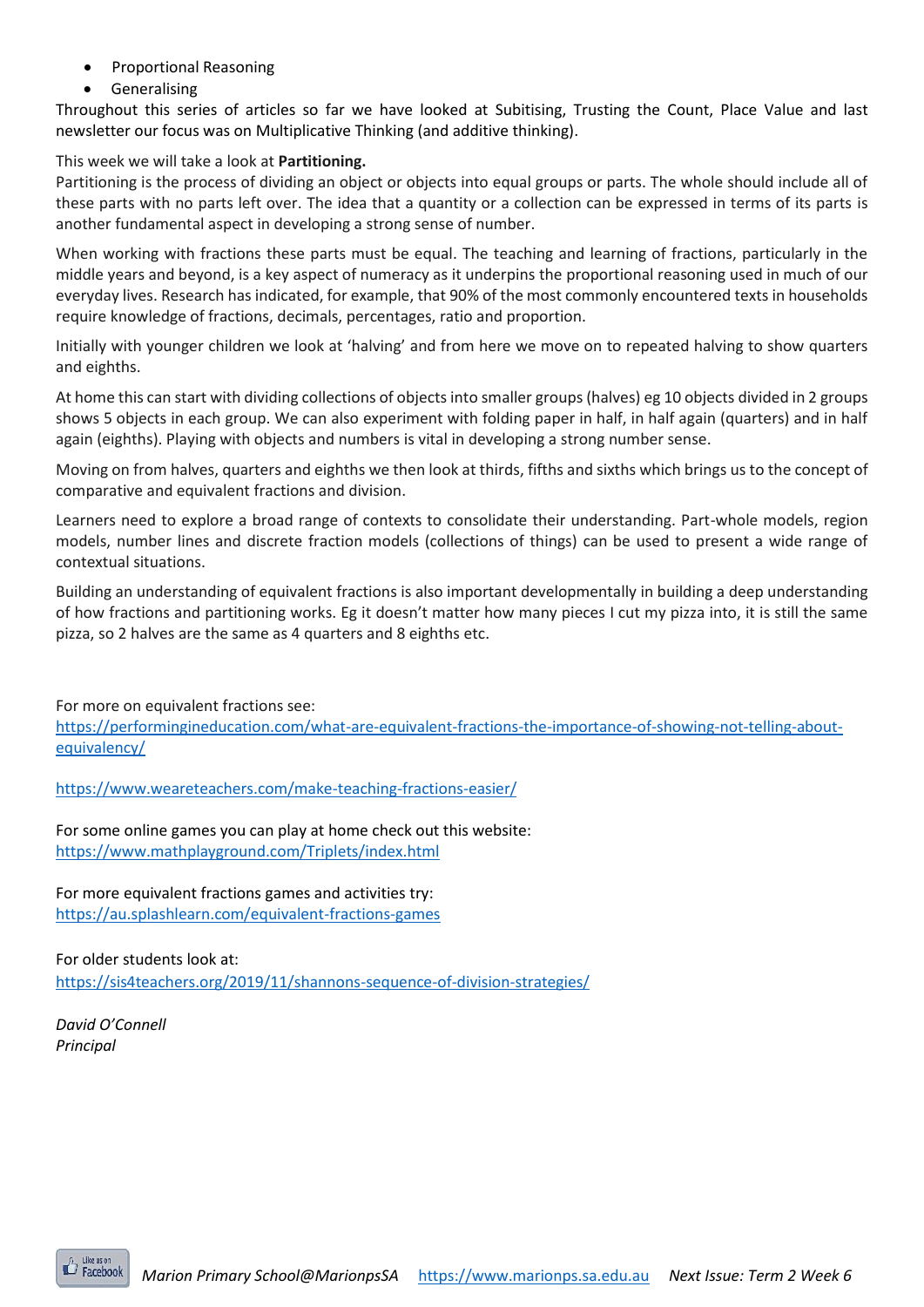# **OUT OF SCHOOL HOURS CARE**

| <b>Hours of Operation</b>                                          |                                |  |  |
|--------------------------------------------------------------------|--------------------------------|--|--|
| Before School Care: 7:00-8:30am                                    | After School Care: 3:15-6:15pm |  |  |
| <b>Fees</b>                                                        |                                |  |  |
| Before School Care: \$15                                           | After School Care: Casual \$25 |  |  |
| Pupil Free Day: \$53                                               | Vacation Care: \$53 per day    |  |  |
| <b>Contact Details</b>                                             |                                |  |  |
| Phone: 8277 4486                                                   | Mobile: 0428 257 789           |  |  |
| Email: Robyn.Shanahan17@schools.sa.edu.au                          |                                |  |  |
| (Please note: this is direct contact with Director Robyn Shanahan) |                                |  |  |
| <b>Bookings / cancellations</b>                                    |                                |  |  |
| Cancellation and Emergency bookings can only be made through       |                                |  |  |
| contacting OSHC directly on 0428 257 789                           |                                |  |  |
| Enquiries can be made directly to OSHC or through the school Front |                                |  |  |
| Office on 82772293                                                 |                                |  |  |
|                                                                    |                                |  |  |

Hi Everyone,

The program for July Vacation care is about to go out. We will be visiting the Menz Chocolate Factory in McLaren Vale and seeing the whales and seals in Victor Harbour. We have many fun activities and crafts planned.

Please let us know if you require care.

Vacation care information will be available in the next newsletter



OSHC Director

Robyn Shanahan